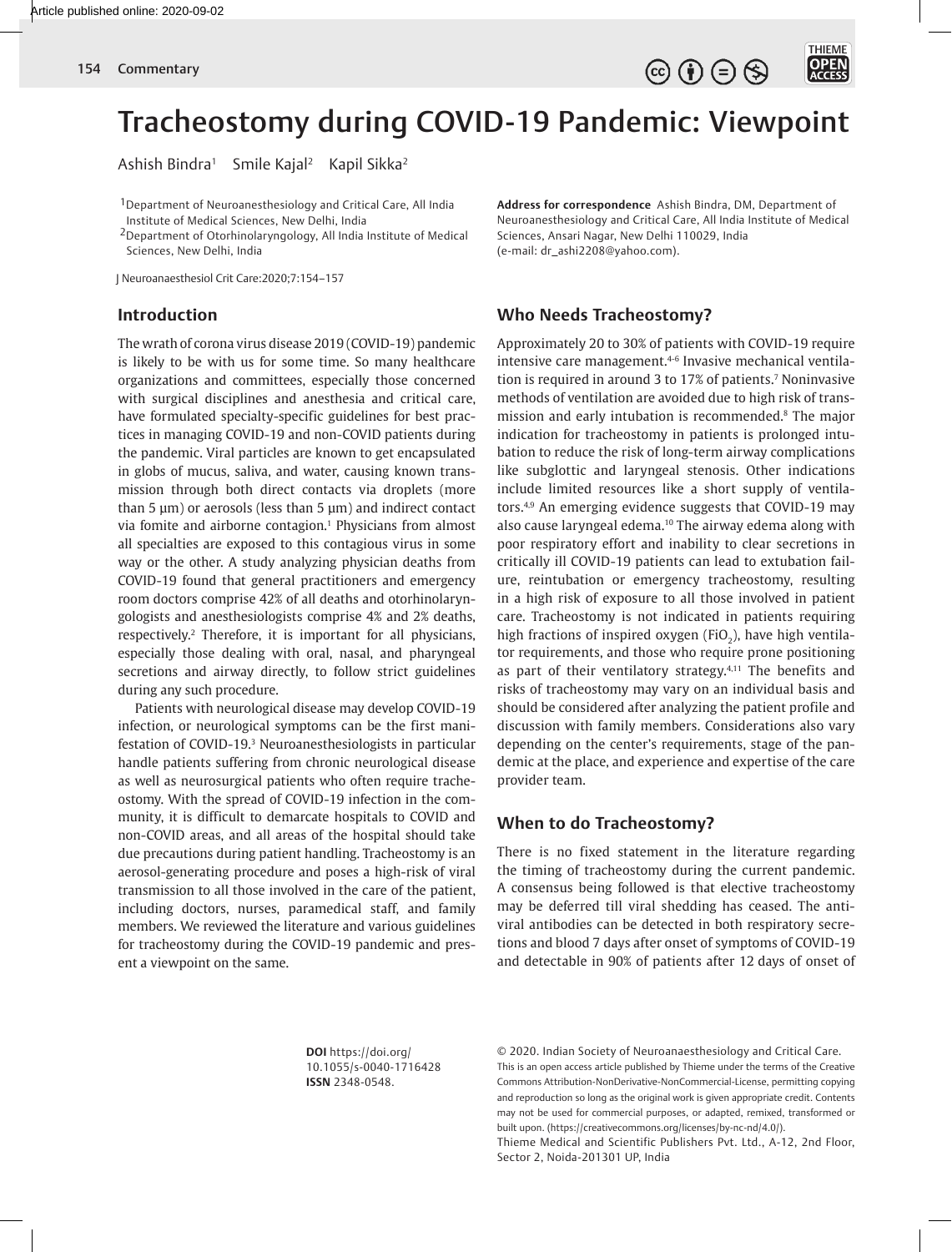symptoms.12 The patient may still shed virus during an antibody response, but it does not necessarily imply active infection. True infectivity during this period can only be assessed by viral culture in cells in vitro.4 In early studies from Wuhan, the median duration of viral shedding was found to be 20 days but can be longer in the critically ill patients.5

The timing of tracheostomy in critical care units has been debated before the COVID era. There have been raging debates with some meta-analysis alluding to early tracheostomy for prevention of ventilator-associated pneumonia and shortening of ICU stay, while others stating no significant difference in outcomes with regard to timing.<sup>11</sup> Even during the COVID-19 pandemic, early tracheostomy does not result in a shorter duration of invasive mechanical ventilation or improvement in hypoxia. If the patient meets weaning targets like FiO2 less than 40%, positive end-expiratory pressure (PEEP) < 8, PaO2/FiO2 > 200, and pressure support  $\leq 8$  cmH<sub>2</sub>O, extubation could be reached between 7 and 14 days and tracheostomy should be postponed. Guidelines from the COVID-19 Tracheotomy Task Force, a working group of the Airway Safety Committee of the University of Pennsylvania Health System, recommends that tracheostomy should not be performed in COVID-19 patients before 21 days solely for prolonged ventilator dependence. It may be done before 21 days if the patient requires increased pulmonary toilet or high levels of sedation.7 It is evident from the available literature that early tracheostomy hardly improves any clinical parameter and instead can pose a high risk of SARS-CoV-2 transmission. Tracheostomy can be delayed up to 10 days of invasive mechanical ventilation when viral shedding is reduced.13 Most studies hence favor delayed tracheostomy in the COVID-19 era.<sup>6,9</sup>

#### **COVID-19 Testing before Tracheostomy**

Airway procedures, like tracheostomy, are high aerosol-generating, and most guidelines recommend testing all patients requiring elective tracheostomy 48 hours before surgery.<sup>7,9,14</sup> In case of emergency tracheostomy (imminent airway obstruction with unknown COVID-19 status), the patients should be suspected to be COVID-19 positive.<sup>14</sup> American Academy of Otolaryngology and Head-Neck Surgery recommends that all surgical procedures should only be undertaken after ascertaining the COVID-19 status, unless emergent. The term "emergent" comprises any tumor obstructing the airway, causing significant bleeding, or resulting in acute or impending neurological change. It also includes salivary glands or deep neck abscesses. With increasing ability to test patients more quickly with rapid tests, patients with urgent and even emergent surgical needs may be able to be assessed for COVID-19 positivity.<sup>15</sup> The interpretation of these guidelines however should be tailored to individual infrastructure, needs, and stage of the pandemic. Need for due protection like adequate personal protective equipment (PPE), masks and eye protection in airway procedures can however not be overemphasized.

## **Percutaneous Dilational Tracheostomy versus Open Surgical Tracheostomy**

Percutaneous dilational tracheostomy (PDT) involves repeated dilations of the airway and this may result in higher exposure to aerosols. PDT under bronchoscopic guidance results in increased aerosolization via bronchoscopy port. There may be repeated connection and disconnection from the ventilatory circuit in patients requiring high ventilatory settings. Albeit the proposed "modifications" for percutaneous tracheostomy during the pandemic, general consensus favors open surgical tracheostomy over PDT.7,16

### **Location and Personnel**

The operation can be performed either bedside in ICU or the operation room (OR). Both should have negative pressure ventilation.7,9 Bedside procedure may give limited surgical access but possesses the advantage of limiting repeated disconnections and requirement of manual ventilation during transport of patient.9 OR should have a well-demarcated area for performing surgery and dedicated routes for entry and exit of the patient and medical staff. The personnel in ICU should be kept to a minimum while performing a tracheostomy. Only experienced anesthetists, experienced surgeons, assistants, and scrub nurses should be present in the demarcated area.<sup>9,14,16</sup> Trainees should be avoided until necessary.<sup>6</sup> If PDT is performed, two people should be present if performing without bronchoscopy (one to manage ventilator/ endotracheal tube and one highly experienced proceduralist). If performing with bronchoscopy, one additional person can be present.7 As stated earlier, open surgical tracheostomy is favored over PDT during the current pandemic. Therefore, an experienced surgeon should be the one carrying out open surgical tracheostomy in case the COVID-19 status of the patient is unknown.

Each person should wear a fluid-resistant gown (apron beneath gown if fluid-resistant gown not available), headcover, powered air-purifying respirator (PAPR), and double gloves. If a PAPR is not available, a properly fitted N95 mask, closed eye protection, and face shield are recommended.<sup>6,7,14</sup> Considerations while performing tracheostomy $6-8,14,17$  in COVID -19 era are described in **►Table 1** and **2**.

The procedure should be performed under complete paralysis by neuromuscular blockade, as it abolishes laryngeal reflexes, increases chest compliance, facilitates facemask ventilation, optimizes tracheal intubation conditions, and increases the success rate of tracheal intubation.<sup>18</sup> Glycopyrrolate may be used as an adjunct to intubation for suspected or confirmed COVID-19 patients to facilitate visualization and minimize suctioning, provided no contraindication for its administration exists.19

#### **Tracheostomy Tube Change and Postoperative Care**

Cuff should remain inflated and suctioning should be done only in a closed circuit. Check for any leaks in the cuff, avoid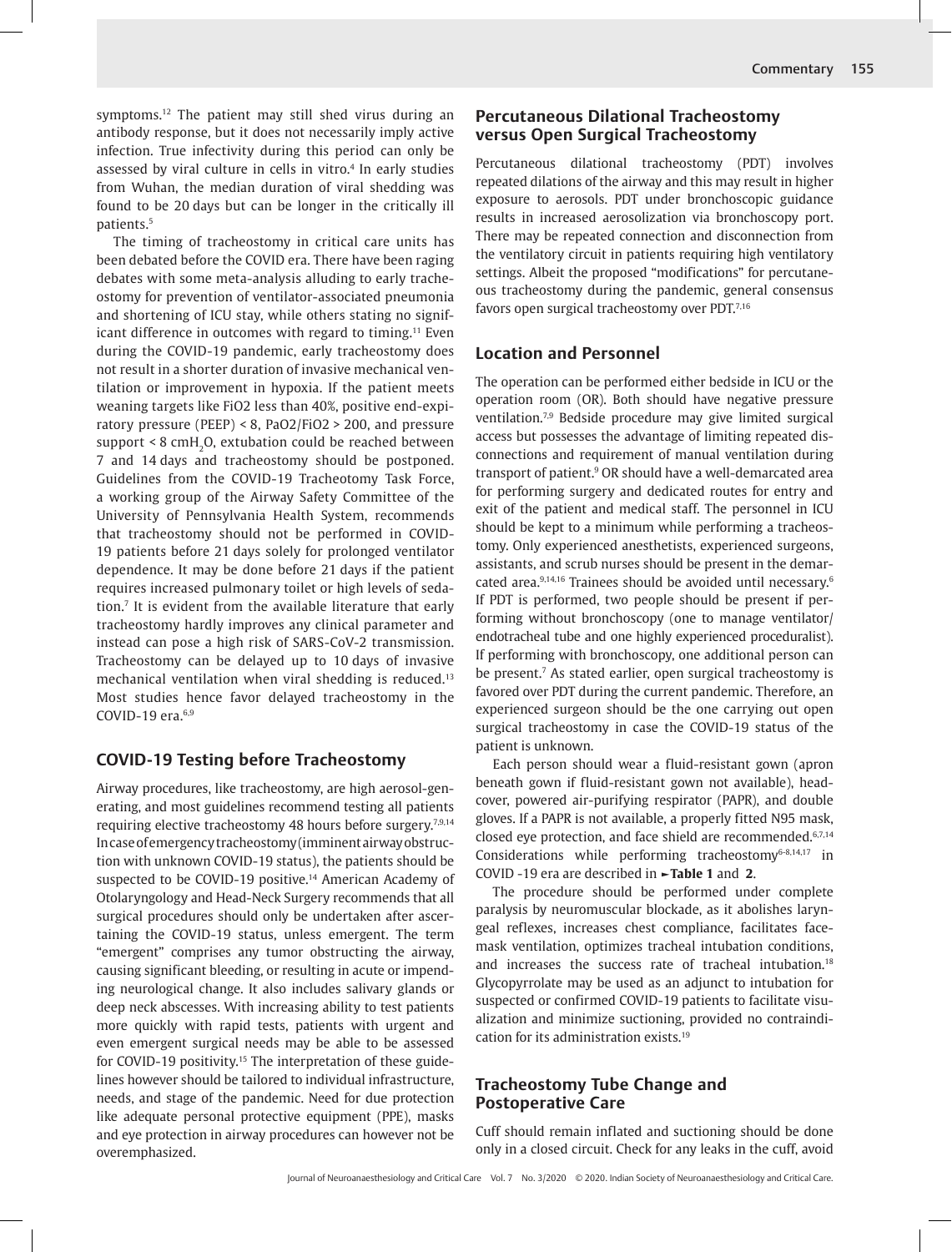| Table 1 Precautions while performing surgical tracheostomy |  |  |
|------------------------------------------------------------|--|--|
|------------------------------------------------------------|--|--|

| Perform entire procedure under complete paralysis                                                                              |
|--------------------------------------------------------------------------------------------------------------------------------|
| Use cold instrumentation and avoid monopolar electrocautery                                                                    |
| Use cuffed nonfenestrated tracheostomy tube<br>Avoid piercing the cuff of the ETT while incising trachea                       |
| Advance ETT and cuff safely below the intended tracheotomy site                                                                |
| Maintain adequate preoxygenation (100%) for 5 minutes prior to<br>tracheotomy                                                  |
| Hold ventilation while withdrawing ETT and until intratracheal<br>placement of the tracheostomy tube and inflation of the cuff |
| If cuff gets ruptured, ventilation should remain withheld                                                                      |
| Resume ventilation via tracheostomy tube only after cuff inflation                                                             |
| Remove ETT from the mouth and place it directly into a plastic<br>bag for disposal                                             |
| Avoid circuit disconnections and perform suction via closed<br>circuit.                                                        |

Place a HME with viral filter or a ventilator filter once the tracheotomy tube is disconnected from mechanical ventilation

Abbreviations: ETT, endotracheal tube; HME, heat moister exchanger.

#### **Table 2** Precautions while performing percutaneous tracheostomy

| Perform entire procedure under complete paralysis                                                                                                                                                                                                                                                                                                                                                                                            |  |
|----------------------------------------------------------------------------------------------------------------------------------------------------------------------------------------------------------------------------------------------------------------------------------------------------------------------------------------------------------------------------------------------------------------------------------------------|--|
| If using bronchoscope, hold the ventilation before inserting<br>bronchoscope                                                                                                                                                                                                                                                                                                                                                                 |  |
| After inserting bronchoscope, ventilation is resumed, and any<br>distal airway secretions cleared from the lower tracheobronchial<br>tree                                                                                                                                                                                                                                                                                                    |  |
| Ventilation withheld if cuff of ETT deflated to withdraw ETT                                                                                                                                                                                                                                                                                                                                                                                 |  |
| The hypopharynx should be packed and a Yankauer suction<br>placed in the mouth to reduce aerosols when the ETT is high with<br>the balloon at or above the glottic aperture                                                                                                                                                                                                                                                                  |  |
| After entering the airway and securing it with guidewire, a surgi-<br>cal sponge should be used to cover the area during insertion and<br>removal of the dilator and tracheotomy tube                                                                                                                                                                                                                                                        |  |
| Ventilation should be held before the insertion of the dilator until<br>the tracheotomy tube is in place, the cuff is inflated, and the tube<br>is connected to a closed circuit                                                                                                                                                                                                                                                             |  |
| If not using bronchoscope, then consider alternative methods to<br>determine withdrawal of the ETT above the tracheotomy site like<br>palpation of trachea with finger (trachea become softer and more<br>pliable as the tube is withdrawn above the proposed tracheotomy<br>site), using Doppler over the incision site, or blind placement of<br>needle and seeing air bubbles in fluid-filled syringe after intratra-<br>cheal placement. |  |

Abbreviation: ETT, endotracheal tube.

unnecessary suction, and make every effort not to disconnect the circuit.14 If airway edema is suspected, the use of a subglottic suction tracheal tube is encouraged.10 ENT-UK guidelines recommend first tube change 7 to 10 days after tracheostomy.14 AAO-HNS recommends that routine tube change can be delayed until COVID-19 testing is negative.17 Due precautions for change of tracheostomy care and change should be followed.

# **Conclusion**

COVID-19 has emerged as a serious public health emergency, affecting patients infected with SARS-CoV-2 as well as caregivers. A high transmission rate of SARS-CoV-2 requires medical personnel to be extra cautious, especially those dealing with oral, nasal, pharyngeal, and airway secretions. Tracheostomy is an aerosol-generating procedure that poses a high risk of exposure to SARS-CoV-2 and hence strict guidelines must be followed before, during, and postprocedure.

#### **Conflict of Interest**

None declared.

#### **References**

- 1 Jayaweera M, Perera H, Gunawardana B, Manatunge J, Transmission of COVID-19 virus by droplets and aerosols: A critical review on the unresolved dichotomy. Environ Res 2020;188:109819
- 2 Ing E, Xu QA, Salimi A, Torun N. Physician deaths from corona virus (COVID-19) disease. Occup Med (Lond) 2016;1(12):79–82
- 3 Montalvan V, Lee J, Bueso T, De Toledo J, Rivas K. Neurological manifestations of COVID-19 and other coronavirus infections: A systematic review. Clin Neurol Neurosurg 2020. Doi: 10.1016/j.clineuro.2020.105921
- 4 McGrath BA, Brenner MJ, Warrillow SJ, et al Tracheostomy in the COVID-19 era: global and multidisciplinary guidance. The Lancet Respiratory Medicine 2020. Doi: 10.1016/ S2213-2600(20)30230-7
- 5 Yang X, Yu Y, Xu J, et al. Clinical course and outcomes of critically ill patients with SARS-CoV-2 pneumonia in Wuhan, China: a single-centered, retrospective, observational study. Lancet Respir Med 2020;8(5):475–481
- 6 Michetti CP, Burlew CC, Bulger EM, Davis KA, Spain DA. Performing tracheostomy during the Covid-19 pandemic: Guidance and recommendations from the Critical Care and Acute Care Surgery Committees of the American Association for the Surgery of Trauma. Available at: http://tsaco.bmj.com/. Accessed August 9, 2020
- 7 Chao TN, Braslow BM, Martin ND, et al; Guidelines from the COVID-19 Tracheotomy Task Force, a Working Group of the Airway Safety Committee of the University of Pennsylvania Health System. Tracheotomy in Ventilated Patients With COVID-19. Ann Surg 2020;272(1):e30–e32
- 8 Cheung JCH, Ho LT, Cheng JV, Cham EYK, Lam KN. Staff safety during emergency airway management for COVID-19 in Hong Kong. Lancet Respir Med 2020;8(4):e19
- 9 Heyd CP, Desiato VM, Nguyen SA, et al. Tracheostomy protocols during COVID-19 pandemic. Head Neck 2020;42(6):1297–1302
- 10 McGrath BA, Wallace S, Goswamy J. Laryngeal oedema associated with COVID-19 complicating airway management. Anaesthesia 2020;75(7):972–972
- 11 Vanamoorthy P, Singh GP, Bidkar UP, et al. The Neurocritical Care Society of India (NCSI) and the Indian Society of Neuroanaesthesiology and Critical Care (ISNACC) Joint Position Statement and Advisory on the Practice of Neurocritical Care during the COVID-19 Pandemic. J Neuroanaesthesiol Crit Care 2020. Doi: 10.1055/s-0040-1714648
- 12 Zhao J, Yuan Q, Wang H, et al. Antibody responses to SARS-CoV-2 in patients of novel coronavirus disease 2019. Clin Infect Dis 2020. Doi: 10.1093/cid/ciaa344